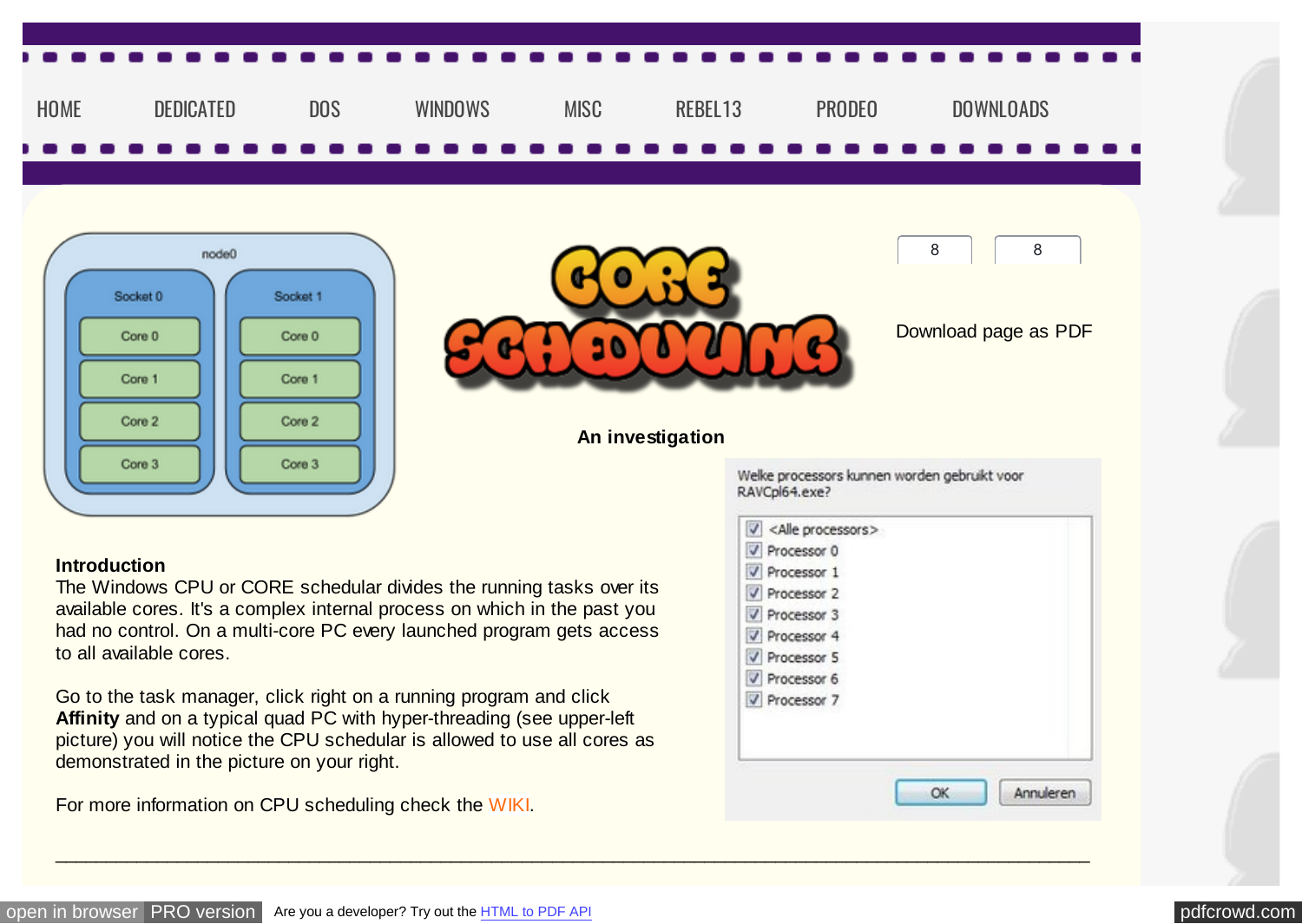For chess programmers feeding our 4/8/16/32 core PC's with matches playing thousands of games to test if a change will produce an ELO improvement the question arises if we leave the matches into the hands of the MicroSoft Windows CPU schedular or if we take control ourselves because as one can see from the above picture Windows allows the modification of the **Affinity** of each running program. And if we take control, can a chess program benefit from that? This is what the investigation is about.

But first things first, what is **Affinity**? With Affinity one can **pin** a running match to a specific core meaning that the 2 programs playing only run in that particular core and (most important) no other running program in the background can make use of that core. End of theory, let's go to practice.

On a quad PC we start a 4 matches between Andscacs 64-bit vs Andscacs 32-bit leaving Windows in control over the core divisions. Then we start the match again and run a batchfile immediately thereafter that changes the affinity pinning each match to the appropiate core. Then we compare the results. We do the same with Stockfish 4, 64-bit vs the 32-bit edition on an 8 core PC. Below you can follow the results. On a quad with hyperer-threading the affinity settings now will look:

| Welke processors kunnen worden gebruikt voor | Welke processors kunnen worden gebruikt voor | Welke processors kunnen worden gebruikt voor |
|----------------------------------------------|----------------------------------------------|----------------------------------------------|
| RAVCpl64.exe?                                | RAVCol64.exe?                                | RAVCpl64.exe?                                |
| <alle processors=""></alle>                  | <alle processors=""></alle>                  | <alle processors=""></alle>                  |
| V Processor 0                                | Processor 0                                  | Processor 0                                  |
| V Processor 1                                | Processor 1                                  | Processor 1                                  |
| Processor 2                                  | V Processor 2                                | Processor 2                                  |
| Processor 3                                  | V Processor 3                                | Processor 3                                  |
| Processor 4                                  | Processor 4                                  | V Processor 4                                |
| Processor S                                  | Processor S                                  | V Processor S                                |
| Processor 6                                  | Processor 6                                  | Processor 6                                  |
| Processor 7                                  | Processor 7                                  | Processor 7                                  |
| Annuleren                                    | Annuleren                                    | Annuleren                                    |
| OK                                           | <b>OK</b>                                    | OK                                           |
| Core one                                     | Core two                                     | Core three                                   |

 $\mathcal{L}_\mathcal{L} = \{ \mathcal{L}_\mathcal{L} = \{ \mathcal{L}_\mathcal{L} = \{ \mathcal{L}_\mathcal{L} = \{ \mathcal{L}_\mathcal{L} = \{ \mathcal{L}_\mathcal{L} = \{ \mathcal{L}_\mathcal{L} = \{ \mathcal{L}_\mathcal{L} = \{ \mathcal{L}_\mathcal{L} = \{ \mathcal{L}_\mathcal{L} = \{ \mathcal{L}_\mathcal{L} = \{ \mathcal{L}_\mathcal{L} = \{ \mathcal{L}_\mathcal{L} = \{ \mathcal{L}_\mathcal{L} = \{ \mathcal{L}_\mathcal{$ 

| Match [Andscacs 64bit vs Andscacs 32bit] [4 cores] |       |  |                            |       |       |                 |  |
|----------------------------------------------------|-------|--|----------------------------|-------|-------|-----------------|--|
| <b>CPU</b>                                         | Games |  | Time Score ELO Depth Depth |       |       |                 |  |
| Normal                                             | 2400  |  | $40/15$ 63.9% +99          |       | 16.30 | $ 14.80\rangle$ |  |
| Affinity                                           | 2400  |  | 40/15 63.5%                | $+97$ | 16.48 | 15.03           |  |

Match [Stochfish 4 64bit vs Stocfish 4 32bit] [8 cores]

| $ $ CPU                                 | Games Time Score ELO Depth Depth |  |  |
|-----------------------------------------|----------------------------------|--|--|
| Normal 4800 40/15 57.6% +52 17.34 16.61 |                                  |  |  |
| Affinity                                | 4800 40/15 58.6% +60 17.82 17.02 |  |  |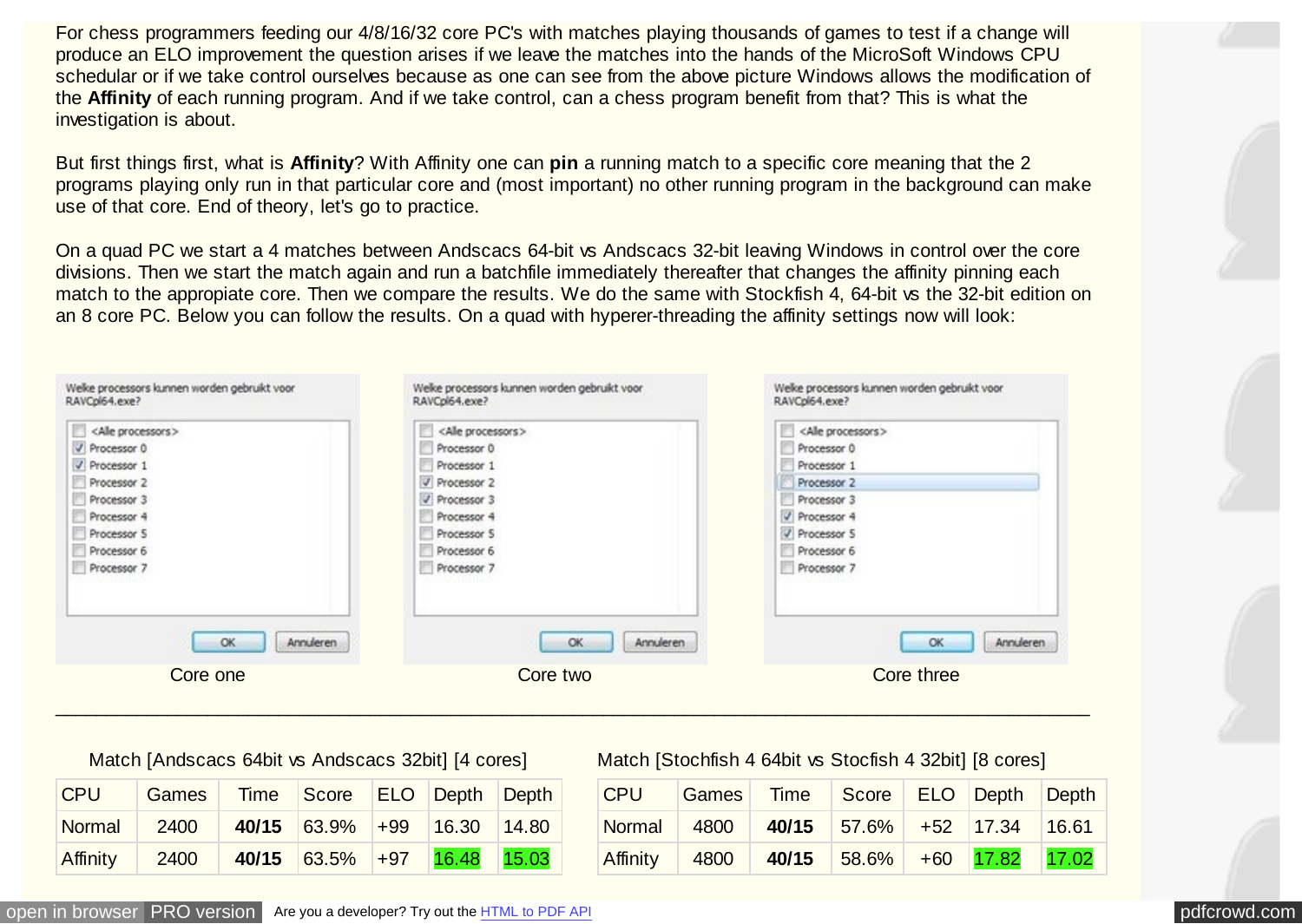Looks okay but what springs in mind is that both engines seem to profit from the affinity settings resulting in a higher average depth.

One full percent more but with (just) 4800 games that's not conclusive, a sign at the wall at best. But the increase of the average depth of both is remarkable, about half a ply more for the 64-bit version and +0.4 for the 32-bit version.

#### Match [Andscacs 64bit vs Andscacs 32bit] [4 cores]

|  | CPU Games Time Score ELO Depth Depth      |  |  |
|--|-------------------------------------------|--|--|
|  | Normal 2400 40/30 63.6% +98 18.36 17.06   |  |  |
|  | Affinity 2400 40/30 63.2% +95 18.50 17.23 |  |  |

Match [Stochfish 4 64bit vs Stocfish 4 32bit] [8 cores]

|  | CPU Games Time Score ELO Depth Depth      |  |  |
|--|-------------------------------------------|--|--|
|  | Normal 4800 40/30 57.6% +52 19.36 18.49   |  |  |
|  | Affinity 4800 40/30 57.0% +48 19.59 18.84 |  |  |

After this first acquaintance with affinity which shows an increase in search depth but (so far) is non comclusive if affinity produces a more accurate way of testing we increase the number of games to 16,000 and only play 40/5+0.1 games on the 8 core PC. Programs that will be tested: Andscacs, Stockfish 4 Komodo 5 in order to find evidence if testruns with affinity (**table 1**) produce more accurate results.

\_\_\_\_\_\_\_\_\_\_\_\_\_\_\_\_\_\_\_\_\_\_\_\_\_\_\_\_\_\_\_\_\_\_\_\_\_\_\_\_\_\_\_\_\_\_\_\_\_\_\_\_\_\_\_\_\_\_\_\_\_\_\_\_\_\_\_\_\_\_\_\_\_\_\_\_\_\_\_\_\_\_\_\_\_\_\_\_\_\_\_\_\_\_\_\_\_\_\_\_\_\_

In the right column (**table 2**) the results are shown if we pitch the 64-bit versions against each other, with and without affinity and see how that will turn out.

#### **TABLE 1** Match [Andscacs 64bit vs Andscacs 32bit] [8 cores]

|  | CPU Games Time Score ELO Depth Depth            |  |  |
|--|-------------------------------------------------|--|--|
|  | Normal 16,000 40/5+0.1 65.3% +111 13.69 11.26   |  |  |
|  | Affinity 16,000 40/5+0.1 65.5% +112 14.12 11.71 |  |  |

#### Match [Komodo 5 64bit vs Komodo 5 32bit] [8 cores]

|  | CPU Games Time Score ELO Depth Depth            |  |  |
|--|-------------------------------------------------|--|--|
|  | Normal 16,000 40/5+0.1 73.8% +180 13.10 11.57   |  |  |
|  | Affinity 16,000 40/5+0.1 73.2% +174 13.27 11.77 |  |  |

#### Match [Stochfish 4 64bit vs Stocfish 4 32bit] [8 cores]

CPU Games Time Score ELO Depth Depth

### **TABLE 2**

Match [Andscacs 64bit] [affinity vs normal] [8 cores]

| Games Time Score LOS ELO Depth Depth       |  |  |  |
|--------------------------------------------|--|--|--|
| 16,000 40/5+0.1 53.9% 100% +27 13.57 12.99 |  |  |  |

#### Oh la la .... an astounding result

#### Match [Komodo 5 64bit] [affinity vs normal] [8 cores]

| Games Time Score LOS ELO Depth Depth         |  |  |  |
|----------------------------------------------|--|--|--|
| $16,000$ 40/5+0.1 51.8% 100% +10 13.20 13.09 |  |  |  |

Match [Stockfish 4 64bit] [affinity vs normal] [8 cores]

| Games Time Score LOS ELO Depth Depth |  |  |  |  |  |  |
|--------------------------------------|--|--|--|--|--|--|
|--------------------------------------|--|--|--|--|--|--|

[open in browser](http://pdfcrowd.com/redirect/?url=http%3a%2f%2frebel13.nl%2fmisc%2fscheduling.html&id=ma-170803142433-c31429ff) [PRO version](http://pdfcrowd.com/customize/) Are you a developer? Try out th[e HTML to PDF API](http://pdfcrowd.com/html-to-pdf-api/?ref=pdf) position and the Area of the Area of the Area of the Area of the Area of the Area of the Area of the Area of the Area of the Area of the Area of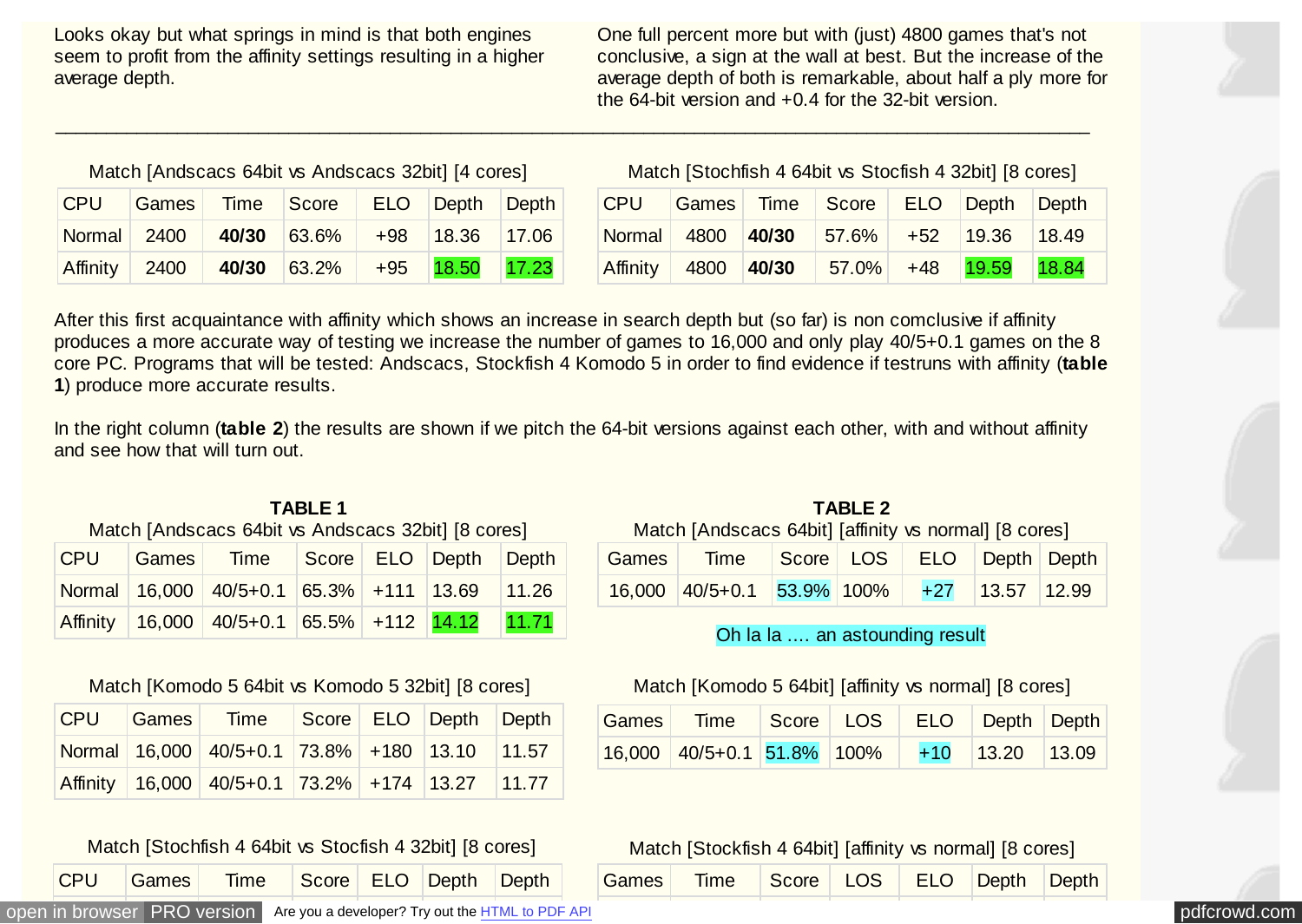|  | Normal 16,000 40/5+0.1 59.3% +66 15.95 15.13   |  |  |
|--|------------------------------------------------|--|--|
|  | Affinity 16,000 40/5+0.1 59.1% +64 16.53 15.75 |  |  |

There is no good reason to question the accuracy of testing with versus without affinity. So far the results are rather inconclusive, +0.2% for Andscacs, -0.6% for Komodo, -0.2% for Stockfish, all within the error margin. What remains is the faster search quite convincingly.

|  |  | $16,000$ $40/5+0.1$ 53.6% 100% +24 17.61 17.23 |  |  |  |  |  |
|--|--|------------------------------------------------|--|--|--|--|--|
|--|--|------------------------------------------------|--|--|--|--|--|

#### And another amazing ELO gain

The question is if the setup of these matches are fair in the sense the [affinity] version is perhaps hurting the performance of the version without affinity. This is a crucial point that needs an answer before jumping into final conclusions.

#### **Another observation**

 $\mathcal{L}_\mathcal{L} = \{ \mathcal{L}_\mathcal{L} = \{ \mathcal{L}_\mathcal{L} = \{ \mathcal{L}_\mathcal{L} = \{ \mathcal{L}_\mathcal{L} = \{ \mathcal{L}_\mathcal{L} = \{ \mathcal{L}_\mathcal{L} = \{ \mathcal{L}_\mathcal{L} = \{ \mathcal{L}_\mathcal{L} = \{ \mathcal{L}_\mathcal{L} = \{ \mathcal{L}_\mathcal{L} = \{ \mathcal{L}_\mathcal{L} = \{ \mathcal{L}_\mathcal{L} = \{ \mathcal{L}_\mathcal{L} = \{ \mathcal{L}_\mathcal{$ 

Using affinity (for chess matches) only make sense when more than one core is use, that (**say**) on a **quad** PC at least 2 matches are running. This is demonstrated by taking a position that ProDeo solves in 0:43. Then we run ProDeo again with affinity and we get the same solution time. We expand the test by running this position on 2, 3 and 4 cores simultaneously without affinity and thereafter with affinity. This result into the following solution time table.

#### **TABLE 3**

| <b>Affinity</b> | core-1 | core-2 | core-3 | core-4 |
|-----------------|--------|--------|--------|--------|
| off             | 0:43   | 0:46   | 0:51   | 0:52   |
| on              | 0:43   | 0:43   | 0:49   | 0:49   |

#### **CONCLUSIONS**

 $\mathcal{L}_\mathcal{L} = \{ \mathcal{L}_\mathcal{L} = \{ \mathcal{L}_\mathcal{L} = \{ \mathcal{L}_\mathcal{L} = \{ \mathcal{L}_\mathcal{L} = \{ \mathcal{L}_\mathcal{L} = \{ \mathcal{L}_\mathcal{L} = \{ \mathcal{L}_\mathcal{L} = \{ \mathcal{L}_\mathcal{L} = \{ \mathcal{L}_\mathcal{L} = \{ \mathcal{L}_\mathcal{L} = \{ \mathcal{L}_\mathcal{L} = \{ \mathcal{L}_\mathcal{L} = \{ \mathcal{L}_\mathcal{L} = \{ \mathcal{L}_\mathcal{$ 

- 1. From the above paragraph (table 3) we learn there is no gain tuning the affinity when only one core is active.
- 2. Tuning the cores with affinity starts to make sense running multiple matches spreading over its available cores resulting in a faster search, see table 1 & 2.
- 3. Although not part of this investigation tuning the cores with affinity it is logical to assume SMP programs will benefit from affinity.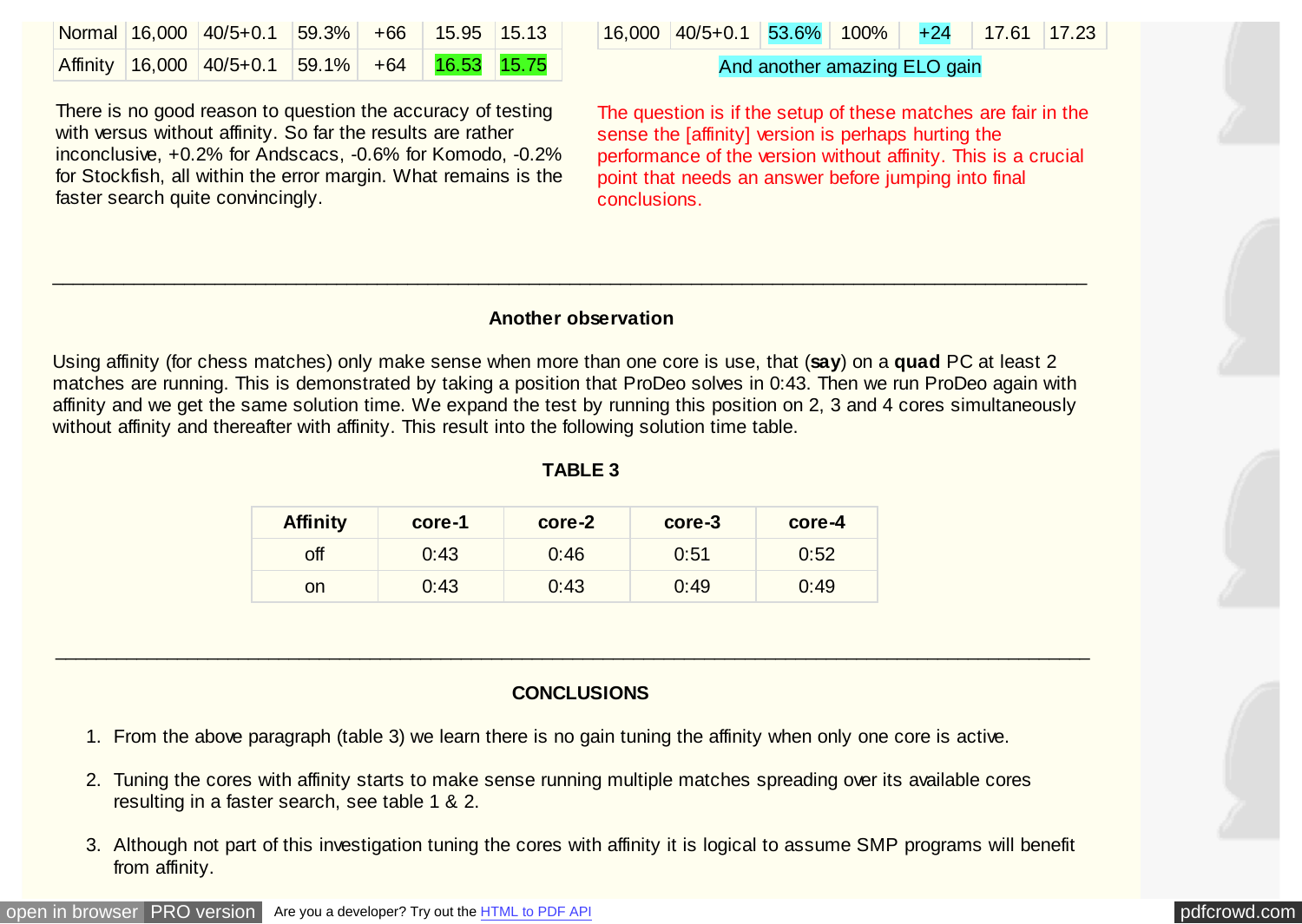4. While the main purpose of this (2½ weeks) study was to investigate if testing with affinity would possibly a more accurate way this can't be derived from the results in table 1.

\_\_\_\_\_\_\_\_\_\_\_\_\_\_\_\_\_\_\_\_\_\_\_\_\_\_\_\_\_\_\_\_\_\_\_\_\_\_\_\_\_\_\_\_\_\_\_\_\_\_\_\_\_\_\_\_\_\_\_\_\_\_\_\_\_\_\_\_\_\_\_\_\_\_\_\_\_\_\_\_\_\_\_\_\_\_\_\_\_\_\_\_\_\_\_\_\_\_\_\_\_\_

## **SETUP**

#### Matches with Affinity

It's best of course if you add cpu scheduling code to your engine, you profit from a somewhat deeper search and you can keep your normal way of running matches. Open sources who already make use of cpu scheduling are (as far as I know)Texel and Stockfish.

Otherwise you will need to setup your matches somewhat different because I haven't found a way (yet) to modify the affinity settings when you are using **cutechess-cli** in combination with the **-concurrency** option. So here is how it currently runs. As example the **Andscacs** testruns for 4-core and 8 core PC's.

| Chill of a + longitude financial list is a + and |                                     |                     |                 | ALTR   Databased |            |
|--------------------------------------------------|-------------------------------------|---------------------|-----------------|------------------|------------|
| Charleston, C.  In detailed constraint 1.        | construction of the<br><b>Brown</b> | <b>Name and</b>     |                 |                  | 0.4 . 2. 0 |
| St. Facebook                                     | <b>The Control</b>                  | <b>Business Co.</b> | San Co          | mem.             |            |
| <b><i>B August</i></b>                           | IFT available                       | 日本国内国会              | Topperey        | 10.41            |            |
| <b>A Rendered</b>                                | <b>IT audio C</b>                   | <b>FYRTEE</b>       | Tolerando       | <b>LEW</b>       |            |
| 11 Rewarkshire                                   | <b>WT godiniz</b>                   | <b>ALLINO MAY</b>   | Teaming         | 37.60            |            |
| of the column is                                 | El poddi 4                          | <b>ALLING BALL</b>  | <b>Transfer</b> | $1.0 - 40$       |            |
|                                                  | <b>El audob</b>                     | ■主席生馬部              | <b>Taxanes</b>  | 1.14             |            |
| L2 Renchaker                                     | 63 and/or                           | <b>PERFINE</b>      | Turantura       | $1 - 40$         |            |
| E rimitian                                       | <b>RT polici F</b>                  | E.L.Ref Direct      | To payment      | <b>And and</b>   |            |
| <b>Different winter</b>                          | IC would be                         | <b>SLADI ALM</b>    | <b>Reported</b> | 315 AB           |            |
| 2,9650                                           | (Change of                          | 日本語をお話し             | Transition      | 11.46            |            |
| <b>B</b> ton't                                   | <b>NT</b> and in the                | <b>RADEDAR</b>      | Transition      | <b>ET AL</b>     |            |
|                                                  | <b>RT product</b>                   | 413,007,009         | Transporter     | 13.40            |            |
| di haqiyo                                        | E1 entitled                         | NAMES               | Augusta         | 19.46            |            |
|                                                  | IC audio to                         | 新た成で活用              | Toronton        | <b>STEAR</b>     |            |
| <b>At Longuist</b>                               | <b>BT</b> and its                   | PERFIEL             | Turanova        | 104              |            |
| & American                                       | <b>RT godin C</b>                   | <b>VISITING</b>     | Transporting    | 10.46            |            |
| or infalls.                                      | <b>IC solest</b>                    | 11.431332           | Transferry      | $19-40$          |            |
| tic Tright Service New York                      |                                     |                     |                 |                  |            |
| as. Traum Restream Franchise                     |                                     |                     |                 |                  |            |
| as John Hin                                      |                                     |                     |                 |                  |            |
| to know the                                      |                                     |                     |                 |                  |            |
| A. Tills for                                     |                                     |                     |                 |                  |            |
| in Total Rd                                      |                                     |                     |                 |                  |            |
| car interested this                              |                                     |                     |                 |                  |            |
|                                                  |                                     |                     |                 |                  |            |
| Particular                                       |                                     |                     |                 |                  |            |
| <b>W Kindler of</b>                              |                                     |                     |                 |                  |            |
|                                                  |                                     |                     |                 |                  |            |
| $\sim$                                           |                                     |                     |                 |                  |            |
|                                                  |                                     |                     |                 |                  |            |
|                                                  |                                     |                     |                 |                  |            |
|                                                  |                                     |                     |                 |                  |            |
|                                                  |                                     |                     |                 |                  |            |
|                                                  |                                     |                     |                 |                  |            |
|                                                  |                                     |                     |                 |                  |            |

Steps:

1. Create a folder and make 8 copies of 32-bit and 64-bit version, for example as in the picture on your left. Click to enlarge.

2. Then create a batchfile to start the 4 (or 8) matches with cutechess-cli.

3. Then depending on if you are running 4 or 8 matches run the below corresponding batchfile.

For ducumentation check for intanc[e Stackoverflow.](https://stackoverflow.com/questions/19187241/change-affinity-of-process-with-windows-script)

Pow erShell "\$Process = Get-Process and32-1; \$Process.ProcessorAffinity=3" Pow erShell "\$Process = Get-Process and64-2; \$Process.ProcessorAffinity=3"

Pow erShell "\$Process = Get-Process and32-2; \$Process.ProcessorAffinity=12" Pow erShell "\$Process = Get-Process and64-2; \$Process.ProcessorAffinity=12"

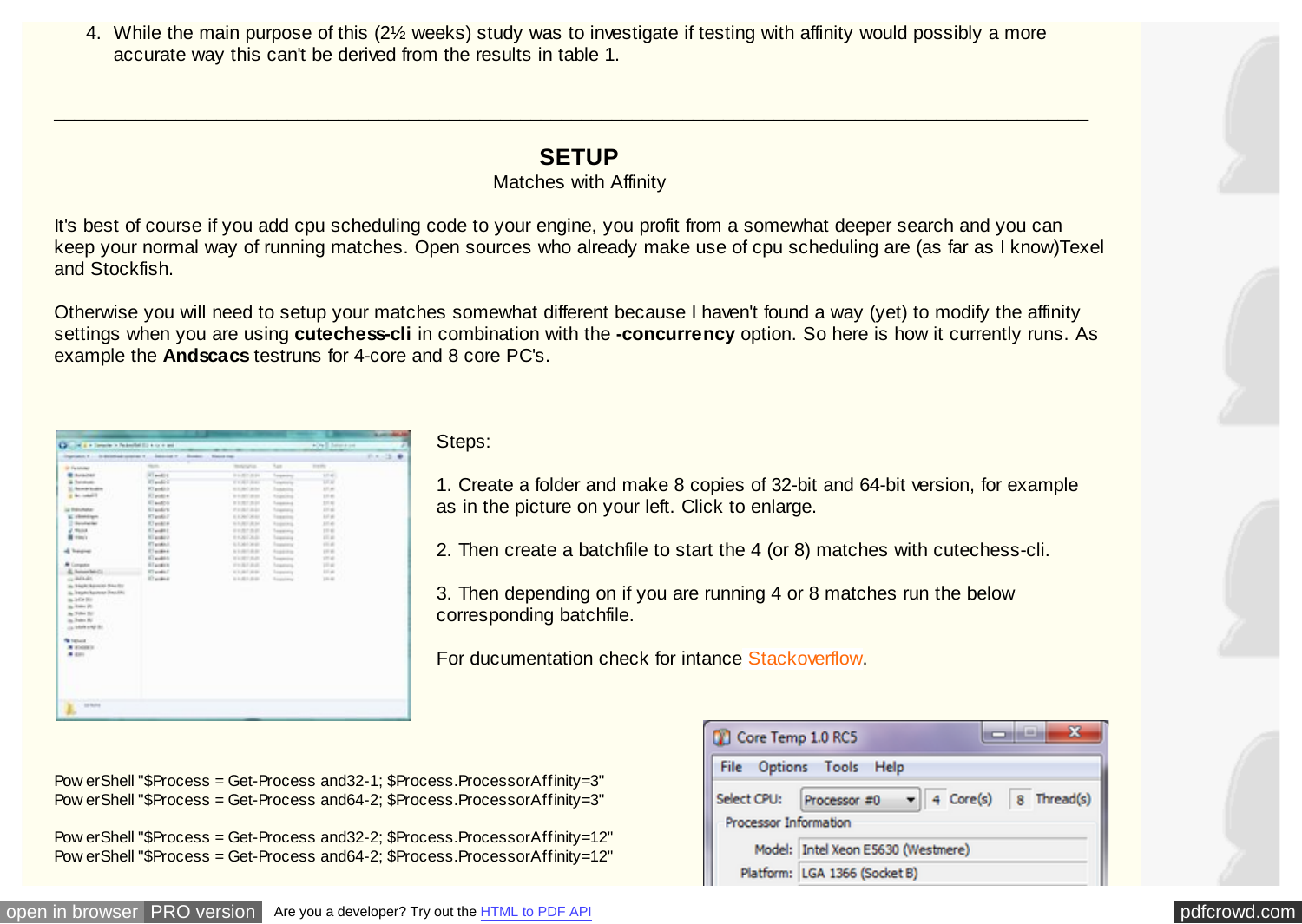Pow erShell "\$Process = Get-Process and32-3; \$Process.ProcessorAffinity=48" Pow erShell "\$Process = Get-Process and64-3; \$Process.ProcessorAffinity=48"

Pow erShell "\$Process = Get-Process and32-4; \$Process.ProcessorAffinity=192" Pow erShell "\$Process = Get-Process and64-4; \$Process.ProcessorAffinity=192"

And for 8 cores continue as follows:

Pow erShell "\$Process = Get-Process and32-5; \$Process.ProcessorAffinity=768" Pow erShell "\$Process = Get-Process and64-5; \$Process.ProcessorAffinity=768"

Pow erShell "\$Process = Get-Process and32-6; \$Process.ProcessorAffinity=3072" Pow erShell "\$Process = Get-Process and64-6; \$Process.ProcessorAffinity=3072"

Pow erShell "\$Process = Get-Process and32-7; \$Process.ProcessorAffinity=12288" Pow erShell "\$Process = Get-Process and64-7; \$Process.ProcessorAffinity=12288"

Pow erShell "\$Process = Get-Process and32-8; \$Process.ProcessorAffinity=49152" Pow erShell "\$Process = Get-Process and64-8; \$Process.ProcessorAffinity=49152"

|               | Frequency: 2526.75MHz (132.99 x 19.0) |                    |                 |      |  |
|---------------|---------------------------------------|--------------------|-----------------|------|--|
| VID:          |                                       | Modulation:        |                 |      |  |
| Revision: B1  |                                       | Lithography: 32 nm |                 |      |  |
|               | CPUID: 0x206C2                        |                    | TDP: 80.0 watts |      |  |
|               | Processor #0: Temperature Readings    |                    |                 |      |  |
| Tj. Max: 95°C |                                       | Min.               | Max.            | Load |  |
| Core #0: 49°C |                                       | 23°C               | 49°C            | 51%  |  |
| Core #1: 43°C |                                       | 19°C               | 45°C            | 50%  |  |
| Core #2: 46°C |                                       | 20°C               | 47°C            | 48%  |  |
| Core #3: 51°C |                                       | $23^{\circ}C$      | $51^{\circ}$ C  | 46%  |  |
|               | Processor #1: Temperature Readings    |                    |                 |      |  |
| Tj. Max: 95°C |                                       | Min.               | Max.            | Load |  |
| Core #0: 48°C |                                       | 20°C               | 49°C            | 49%  |  |
| Core #1: 55°C |                                       | 26°C               | 55°C            | 48%  |  |
| Core #2: 50°C |                                       | $21^{\circ}$ C     | 51°C            | 45%  |  |
| Core #3: 55°C |                                       | 26°C               | 56°C            | 49%  |  |

And each match is now pinned to one core, check it out via the control panel.

\_\_\_\_\_\_\_\_\_\_\_\_\_\_\_\_\_\_\_\_\_\_\_\_\_\_\_\_\_\_\_\_\_\_\_\_\_\_\_\_\_\_\_\_\_\_\_\_\_\_\_\_\_\_\_\_\_\_\_\_\_\_

Another useful tool is [CoreTemp](http://www.alcpu.com/CoreTemp/) to check if everything runs well. Note the CPU loading percentages and how it almost perfectly surrounds the 50%. Compare that with the normal MicroSoft Windows CPU loading percentages constantly interfering in each others cores and it becomes clear why affinity performs better.

# **A final observation**

\_\_\_\_\_\_\_\_\_\_\_\_\_\_\_\_\_\_\_\_\_\_\_\_\_\_\_\_\_\_\_\_\_\_\_\_\_\_\_\_\_\_\_\_\_\_\_\_\_\_\_\_\_\_\_\_\_\_\_\_\_\_\_\_\_\_\_\_\_\_\_\_\_\_\_\_\_\_\_\_\_\_\_\_\_\_\_\_\_\_\_\_\_\_\_\_\_\_\_\_\_\_

and warning

As far as I know not many engines (and especially SMP engines) have discovered the benefit of adding affinity code but (unfortunately) the possibility that one can tune the cores behaviour also means a mal intended programmer can misuse the facility as the following 2 matches will clearly demonstrate.

**Stockfish 4** is rated **3179** at CCRL and **Komodo 5** is **3144** CRRL rated and we pitch them on a quad in 4 simultaneus mathches of each 250 games so 1000 games in total. The first match we manipulate the affinity in favor of Komodo 5, the second run we manipulate the affinity in favor of Stockfish 4. Watch and shiver.

| <b>Match</b>                                                                 | <b>Affinity</b> | <b>Games</b> | <b>Time</b> | Score | <b>ELO</b> | $S4$ -Depth   K5-Depth |              |  |
|------------------------------------------------------------------------------|-----------------|--------------|-------------|-------|------------|------------------------|--------------|--|
| Open in browser PRO version Are you a developer? Try out the HTML to PDF API |                 |              |             |       |            |                        | pdfcrowd.com |  |